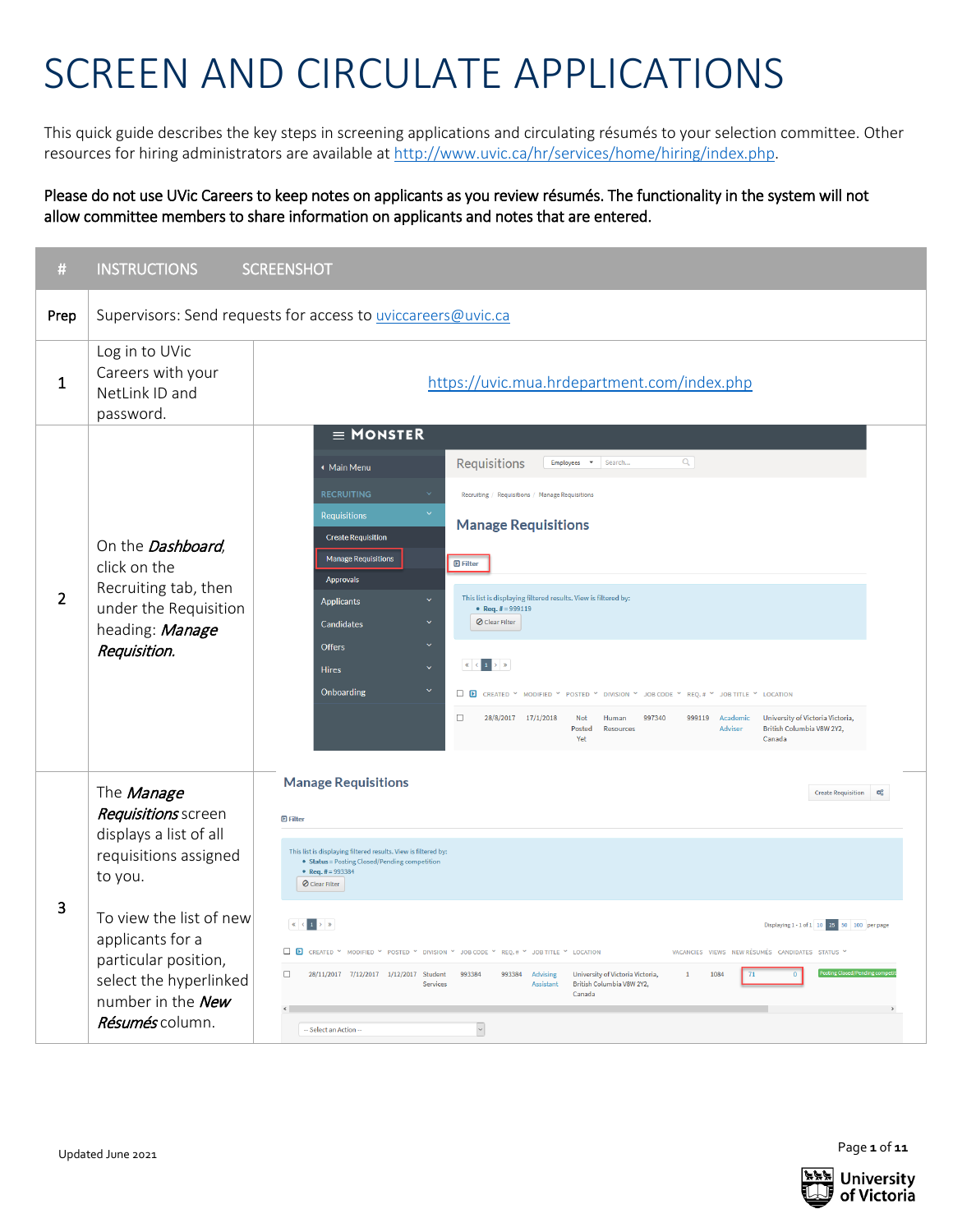Employee group will display which union the applicant belongs to.

For shortlisting: Please review the [Recruitment](http://www.uvic.ca/hr/assets/docs/recruitment/Recruitment%20Workbook.pdf)  [Workbook](http://www.uvic.ca/hr/assets/docs/recruitment/Recruitment%20Workbook.pdf) to ensure you are meeting shortlisting requirements for internal employees. This may include requirements to contact and/or interview.

## CUPE 917: Article 16.03 of th[e CUPE](https://www.uvic.ca/hr/pay-benefits/collective-agreements/index.php)  [917 Collective](https://www.uvic.ca/hr/pay-benefits/collective-agreements/index.php)  **[Agreement](https://www.uvic.ca/hr/pay-benefits/collective-agreements/index.php)**

4

CUPE 951: Article 16.05 of th[e CUPE](https://www.uvic.ca/hr/pay-benefits/collective-agreements/index.php)  [951 Collective](https://www.uvic.ca/hr/pay-benefits/collective-agreements/index.php)  [Agreement.](https://www.uvic.ca/hr/pay-benefits/collective-agreements/index.php)

PEA: Article 5.06 of the [PEA Collective](https://www.uvic.ca/hr/pay-benefits/collective-agreements/index.php)  [Agreement](https://www.uvic.ca/hr/pay-benefits/collective-agreements/index.php)

|                                              |                                                              |                         |     |      |                                            |       |                    |                       | View Screened-Out View Active Candidates<br>Historical View 0 |
|----------------------------------------------|--------------------------------------------------------------|-------------------------|-----|------|--------------------------------------------|-------|--------------------|-----------------------|---------------------------------------------------------------|
| <b>T</b> Filter                              |                                                              |                         |     |      |                                            |       |                    |                       |                                                               |
| $\  \ll \  < \  1 \  > \  \gg \ $            |                                                              |                         |     |      |                                            |       |                    |                       | Displaying 1 - 5 of 5 10 25 50 100 p                          |
| Sorted By:<br>$\Box$ status $\sim$           | Seniority Date $\star \times$ Remove Sort<br>FE <sup>V</sup> | NAME $\vee$             |     |      | VIEWED * SCORECARD * APPLIED * ATTACHMENTS |       | UNION $\checkmark$ | <b>SENIORITY DATE</b> | EMPLOYEE GROUP                                                |
| $\Box$<br>Résumé Submitted                   | ô                                                            | <b>Tempel Avera</b>     | Yes | 0.00 | 5/13/2021                                  | $\pm$ | Union              | 5/1/2021              | C <sub>3</sub>                                                |
| $\Box$<br>Résumé Submitted                   | ô                                                            | <b>Though Processil</b> | Yes | 0.00 | 5/13/2021                                  | 出     | Union              | 10/23/2019            | TT.                                                           |
| $\Box$<br><b>Résumé Submitted</b>            |                                                              | <b>Bollay Sammar</b>    | Yes | 0.00 | 5/13/2021                                  | 医     | Union              | 9/16/2019             | <b>TS</b>                                                     |
| Résumé Submitted<br>$\Box$                   |                                                              | Sandy Source            | Yes | 0.00 | 5/13/2021                                  | Δ     | Union              | 10/24/2018            | PS.                                                           |
| Résumé Submitted<br>$\Box$                   |                                                              | Lythan McDonnell        | Yes | 0.00 | 5/13/2021                                  | 医     | Union              | 5/14/2018             | PS.                                                           |
| $\overline{\phantom{a}}$<br>when the control | $\Box$                                                       |                         |     |      |                                            |       |                    |                       |                                                               |
|                                              |                                                              |                         |     |      |                                            |       |                    |                       |                                                               |
|                                              |                                                              |                         |     |      |                                            |       |                    |                       |                                                               |
|                                              |                                                              |                         |     |      |                                            |       |                    |                       |                                                               |
|                                              |                                                              |                         |     |      |                                            |       |                    |                       |                                                               |
|                                              |                                                              |                         |     |      |                                            |       |                    |                       |                                                               |
|                                              |                                                              |                         |     |      |                                            |       |                    |                       |                                                               |

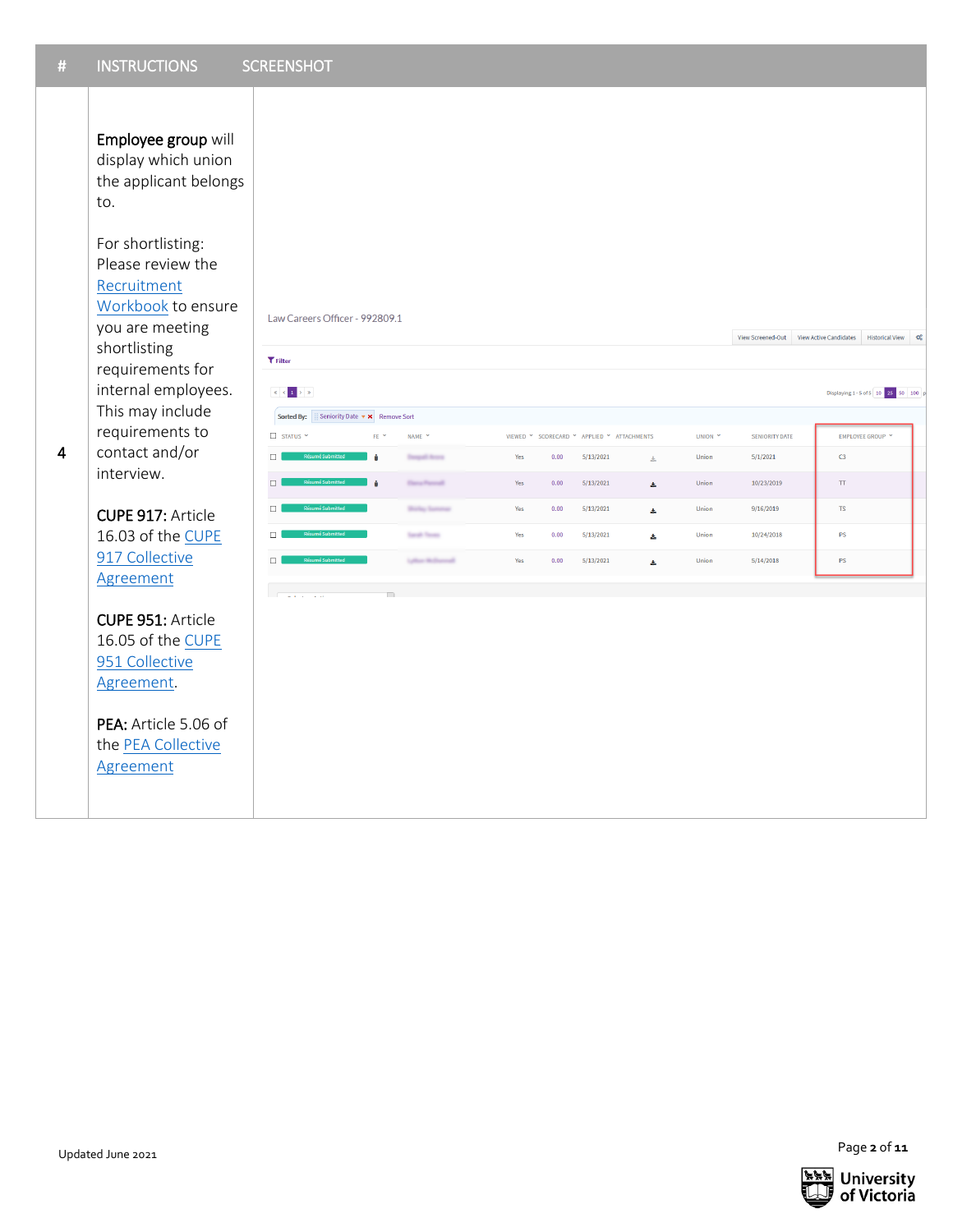| # | <b>INSTRUCTIONS</b>         | <b>SCREENSHOT</b>                                                                                                                                                                                                                                                                                                               |                                                                                                                                                                                                                                                                                                                                                                                                                                                                                                                                                                                                                                                                                                                                                                                                                                                                                                                                                                                  |
|---|-----------------------------|---------------------------------------------------------------------------------------------------------------------------------------------------------------------------------------------------------------------------------------------------------------------------------------------------------------------------------|----------------------------------------------------------------------------------------------------------------------------------------------------------------------------------------------------------------------------------------------------------------------------------------------------------------------------------------------------------------------------------------------------------------------------------------------------------------------------------------------------------------------------------------------------------------------------------------------------------------------------------------------------------------------------------------------------------------------------------------------------------------------------------------------------------------------------------------------------------------------------------------------------------------------------------------------------------------------------------|
| 5 | List of Employee<br>Groups: | AC<br>AH<br>AS<br>AT<br>C1<br>C <sub>2</sub><br>C <sub>3</sub><br>C <sub>4</sub><br>C <sub>5</sub><br><b>CH</b><br>DH<br>EC<br>ET<br>EX<br>FA<br>FT.<br>GH<br>GS<br>LH.<br><b>LR</b><br>LS<br><b>LT</b><br>ME<br>MH<br><b>MP</b><br>MR<br><b>MS</b><br>MT<br>MX<br><b>NE</b><br><b>NH</b><br><b>NP</b><br><b>NS</b><br>PH<br>PM | Agency Club 917 (Hourly)<br>Agency Staff (Hourly)<br><b>Agency Continuing</b><br><b>Agency Term</b><br>CUPE 4163 - Component 1 and 2<br>CUPE 4163- Comp 2 ELC Reg-Sess<br>Sess Lect/MPI Term & Excluded<br>CUPE 4163 Comp 2 Term (7.7h/d)<br>Sess Lecturer/MPI Continuing<br>CUPE 4163 Comp 1 and 2 (hrly)<br>Physicians (Hourly)<br>Executive<br><b>Exempt Temporary</b><br><b>Exempt Continuing</b><br><b>Faculty Regular</b><br><b>Faculty Term</b><br>Grant/Ext Funded Term (Hourly)<br>Grant/Ext Funded Term<br>Librarians (Hourly)<br>Librarians Regular<br><b>Librarians Term</b><br>Limited Term - 1 Year or Less<br>Management Excluded Cont /Term<br>CUPE 917 Casual (Hourly)<br>CUPE 917 Temp (Hourly)<br>CUPE 917 Regular (Hourly)<br><b>CUPE 917 Regular (Salaried)</b><br>CUPE 917 Temp (Salaried)<br><b>External Management</b><br>New Hire ATS<br>Credit/Non Credit Other (Hrly)<br>Other No Pay<br>Credit/Non Credit Other (Term)<br>PEA (Hourly)<br>Physicians |
|   |                             | PS<br>PT                                                                                                                                                                                                                                                                                                                        | PEA Regular<br>PEA Term                                                                                                                                                                                                                                                                                                                                                                                                                                                                                                                                                                                                                                                                                                                                                                                                                                                                                                                                                          |
|   |                             | <b>SC</b><br><b>SH</b><br>SI<br><b>TH</b><br><b>TS</b>                                                                                                                                                                                                                                                                          | Salary Continuance<br>Non-Union Casual (Hourly)<br>SI Exempt Term<br>CUPE 951 (Hourly)<br>CUPE 951 Regular                                                                                                                                                                                                                                                                                                                                                                                                                                                                                                                                                                                                                                                                                                                                                                                                                                                                       |
|   |                             | <b>TT</b>                                                                                                                                                                                                                                                                                                                       | <b>CUPE 951 Temporary</b>                                                                                                                                                                                                                                                                                                                                                                                                                                                                                                                                                                                                                                                                                                                                                                                                                                                                                                                                                        |

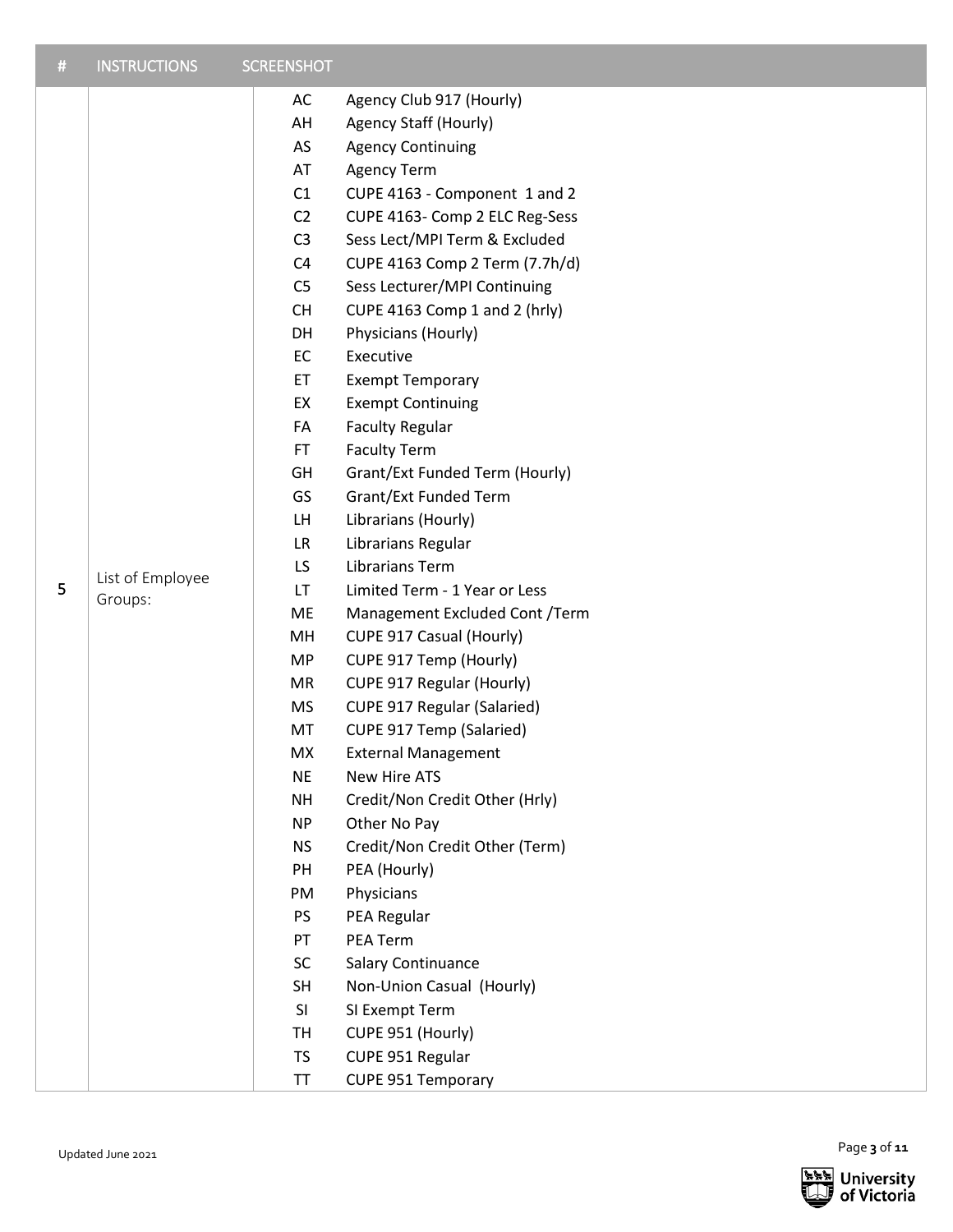| $\#$           | <b>INSTRUCTIONS</b>                                                                                                                                                                                                                                          | <b>SCREENSHOT</b>                                                                                                                                                                                                                                                                                                                                                                                                                                                                                                                                                                                                                                                                                                                                                                                   |                                                                               |
|----------------|--------------------------------------------------------------------------------------------------------------------------------------------------------------------------------------------------------------------------------------------------------------|-----------------------------------------------------------------------------------------------------------------------------------------------------------------------------------------------------------------------------------------------------------------------------------------------------------------------------------------------------------------------------------------------------------------------------------------------------------------------------------------------------------------------------------------------------------------------------------------------------------------------------------------------------------------------------------------------------------------------------------------------------------------------------------------------------|-------------------------------------------------------------------------------|
|                |                                                                                                                                                                                                                                                              | Law Careers Officer - 992809.1<br><b>T</b> Filter                                                                                                                                                                                                                                                                                                                                                                                                                                                                                                                                                                                                                                                                                                                                                   | View Screened-Out View Active Candidates Historical View $\mathbf{Q}_{8}^{0}$ |
|                |                                                                                                                                                                                                                                                              | $\vert \mathcal{C} \vert \leqslant 1 \Rightarrow \mathcal{D}$                                                                                                                                                                                                                                                                                                                                                                                                                                                                                                                                                                                                                                                                                                                                       | Displaying 1 - 5 of 5 10 25 50 100 per page                                   |
|                | Select the name of an<br>applicant.                                                                                                                                                                                                                          | Seniority Date v x Remove Sort<br>Sorted By:                                                                                                                                                                                                                                                                                                                                                                                                                                                                                                                                                                                                                                                                                                                                                        |                                                                               |
| 6              |                                                                                                                                                                                                                                                              | STATUS *<br>FE <sup>V</sup><br>NAME $\sim$<br>VIEWED * SCORECARD * APPLIED * ATTACHMENTS<br>UNION <sup>1</sup><br><b>SENIORITY DATE</b>                                                                                                                                                                                                                                                                                                                                                                                                                                                                                                                                                                                                                                                             | EMPLOYEE GROUP                                                                |
|                |                                                                                                                                                                                                                                                              | $\Box$<br>5/1/2021<br>5/13/2021<br>÷<br><b>Despati Avera</b><br>0.00<br>Union<br>Yes<br>$\pm$                                                                                                                                                                                                                                                                                                                                                                                                                                                                                                                                                                                                                                                                                                       | C3                                                                            |
|                |                                                                                                                                                                                                                                                              | $\Box$<br>÷<br><b>Dany Percent</b><br>0.00<br>5/13/2021<br>Union<br>10/23/2019<br>Yes<br>医<br>9/16/2019<br>$\Box$<br>Yes<br>0.00<br>5/13/2021<br>Union<br>$\Delta$<br><b>Bridge State</b>                                                                                                                                                                                                                                                                                                                                                                                                                                                                                                                                                                                                           | $\mathsf{T}\mathsf{T}$<br>${\mathsf T} {\mathsf S}$                           |
|                |                                                                                                                                                                                                                                                              | 10/24/2018<br>Sandy Street<br>5/13/2021<br>Union<br>$\Box$<br>Yes<br>0.00<br>医                                                                                                                                                                                                                                                                                                                                                                                                                                                                                                                                                                                                                                                                                                                      | PS                                                                            |
|                |                                                                                                                                                                                                                                                              | 5/13/2021<br>5/14/2018<br>П<br>Latter McDonnell<br>Yes<br>0.00<br>医<br>Union                                                                                                                                                                                                                                                                                                                                                                                                                                                                                                                                                                                                                                                                                                                        | $\mathsf{PS}$                                                                 |
|                |                                                                                                                                                                                                                                                              |                                                                                                                                                                                                                                                                                                                                                                                                                                                                                                                                                                                                                                                                                                                                                                                                     |                                                                               |
|                |                                                                                                                                                                                                                                                              | $\mathcal{A}$ and $\mathcal{A}$ are $\mathcal{A}$ and                                                                                                                                                                                                                                                                                                                                                                                                                                                                                                                                                                                                                                                                                                                                               |                                                                               |
| $\overline{7}$ | From the applicant's<br>Résumé/CV<br>Dashboard, you can<br>view his or her contact<br>information, résumé<br>and other application<br>details.<br>If there is a new<br>version of the resume,<br>it will be under the<br><b>View Newest Resume</b><br>button | $\equiv$ MONSTER<br>$\hbox{\ensuremath{\mathsf{Q}}\xspace}$<br>Employees $\bullet$ Search<br>Dashboard<br>$\checkmark$<br><b>RECRUITING</b><br>Recruiting / Candidates / Active Candidates / Resumé/CV Dashboard<br><b>CAREER CENTRE</b><br>$\boldsymbol{\times}$<br>Resumé/CV Dashboard<br><b>HELP &amp; RESOURCES</b><br>$\infty$<br>Belinda Fontes (Internal)<br>$\blacktriangleright$ Edit<br><b>Print</b><br><b>L</b> Download<br>Total Talent Profile<br>bfontes@uvic.ca<br>2<br>L<br>丰 UVIC Careers Page<br>SELECTED REQUISITION<br>$\check{~}$<br>999119 - Academic Adviser<br>RÉSUMÉ PROFILE<br><b>INFORMATION</b><br><b>WORKBENCH</b><br><b>ACTIONS</b><br><b>TRANSACTION LOG</b><br>RÉSUMÉ PROFILE<br><b>ACTIONS</b><br><b>INFORMATION</b><br><b>TRANSACTION LOG</b><br><b>WORKBENCH</b> |                                                                               |
|                |                                                                                                                                                                                                                                                              | > Applied To                                                                                                                                                                                                                                                                                                                                                                                                                                                                                                                                                                                                                                                                                                                                                                                        | <b>D</b> Expand All Panels                                                    |
|                |                                                                                                                                                                                                                                                              | > Route this Résumé                                                                                                                                                                                                                                                                                                                                                                                                                                                                                                                                                                                                                                                                                                                                                                                 |                                                                               |
|                |                                                                                                                                                                                                                                                              | > Score Résumé                                                                                                                                                                                                                                                                                                                                                                                                                                                                                                                                                                                                                                                                                                                                                                                      |                                                                               |
|                |                                                                                                                                                                                                                                                              | ₩ Résumé                                                                                                                                                                                                                                                                                                                                                                                                                                                                                                                                                                                                                                                                                                                                                                                            | * View Newest Résumé<br>o.                                                    |
|                |                                                                                                                                                                                                                                                              | <b>UVic Application Form</b>                                                                                                                                                                                                                                                                                                                                                                                                                                                                                                                                                                                                                                                                                                                                                                        |                                                                               |
|                |                                                                                                                                                                                                                                                              |                                                                                                                                                                                                                                                                                                                                                                                                                                                                                                                                                                                                                                                                                                                                                                                                     |                                                                               |

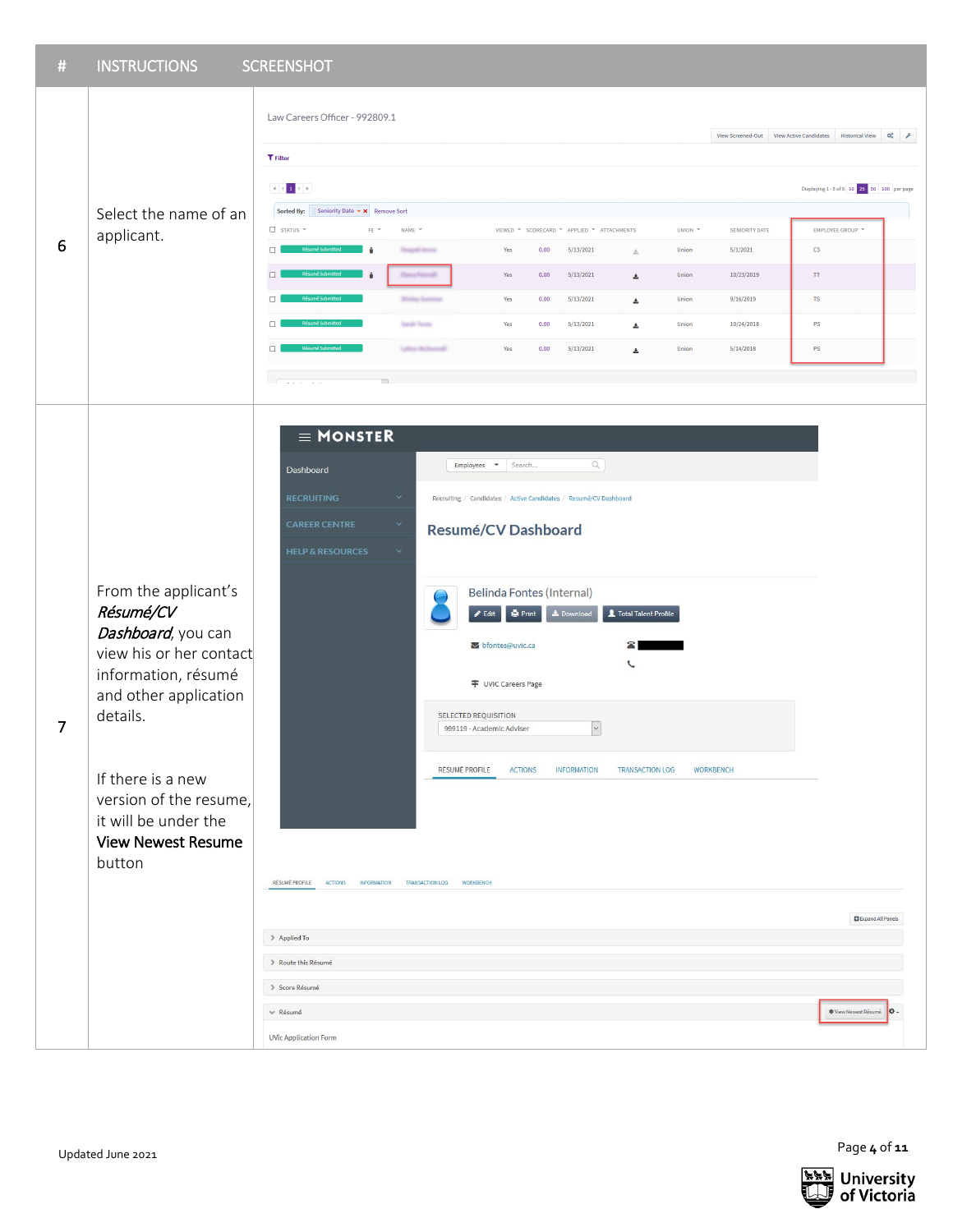| $\#$ | <b>INSTRUCTIONS</b>                                                                                                                                                                                                                                                                                                                                                                                                                                        | <b>SCREENSHOT</b>                                                                                                                                                                                                                                                                                  |                                    |
|------|------------------------------------------------------------------------------------------------------------------------------------------------------------------------------------------------------------------------------------------------------------------------------------------------------------------------------------------------------------------------------------------------------------------------------------------------------------|----------------------------------------------------------------------------------------------------------------------------------------------------------------------------------------------------------------------------------------------------------------------------------------------------|------------------------------------|
|      | To view the<br>candidate's<br>formatted résumé,<br>go to the Information<br>tab and click on the<br>Résumé Attachments<br>accordion.                                                                                                                                                                                                                                                                                                                       |                                                                                                                                                                                                                                                                                                    |                                    |
|      | <b>NOTE: UVic Careers is</b><br>designed for a central<br>HR set-up and allows<br>Hiring Managers and<br>members of a Hiring<br>Committee access to<br>an applicant's full<br>application. You may<br>see cover letters and<br>versions of résumés<br>the applicant has<br>submitted for other<br>competitions. Please<br>treat this information<br>as confidential and<br>only review for<br>assessment the<br>version submitted for<br>your competition. |                                                                                                                                                                                                                                                                                                    |                                    |
|      |                                                                                                                                                                                                                                                                                                                                                                                                                                                            | RÉSUMÉ PROFILE<br><b>ACTIONS</b><br><b>INFORMATION</b><br><b>TRANSACTION LOG</b><br><b>WORKBENCH</b><br><b>B</b> Expand All Panels                                                                                                                                                                 |                                    |
|      |                                                                                                                                                                                                                                                                                                                                                                                                                                                            | > Applied To<br>> Route this Résumé                                                                                                                                                                                                                                                                |                                    |
| 8    |                                                                                                                                                                                                                                                                                                                                                                                                                                                            | > Score Résumé<br>> Résumé<br>*View Newest Résumé                                                                                                                                                                                                                                                  | $\bullet$                          |
|      |                                                                                                                                                                                                                                                                                                                                                                                                                                                            | <b>ACTIONS</b><br><b>UVic Application Form</b><br>Q View Attachments<br>*View application as PDF<br>* Indicates required field                                                                                                                                                                     |                                    |
|      |                                                                                                                                                                                                                                                                                                                                                                                                                                                            | > Cover Letter<br>← Résumé Attachments                                                                                                                                                                                                                                                             |                                    |
|      |                                                                                                                                                                                                                                                                                                                                                                                                                                                            | ATTACHMENT DESCRIPTION<br>RÉSUMÉ/CV ATTACHMENT NAME<br>NOTE TO APPLICANTS: ATTACHMENTS LISTED BELOW WILL APPEAR ON ALL APPLICATIONS. IF YOU WISH TO REMOVE AN ATTACHMENT, CLICK ON THE X NEXT TO THE FILE NAME. THE ATTACHMENT WILL BE REMOVED FROM ALL APPLICATIONS.<br>Resume November 2014.docx | $\left\vert \mathbf{z}\right\vert$ |
|      |                                                                                                                                                                                                                                                                                                                                                                                                                                                            |                                                                                                                                                                                                                                                                                                    |                                    |
|      | Select the download<br>icon $\triangleq$ on the right to                                                                                                                                                                                                                                                                                                                                                                                                   |                                                                                                                                                                                                                                                                                                    |                                    |
|      | view the candidate's<br>original résumé file, as                                                                                                                                                                                                                                                                                                                                                                                                           |                                                                                                                                                                                                                                                                                                    |                                    |
|      | well as any other<br>attachments.                                                                                                                                                                                                                                                                                                                                                                                                                          |                                                                                                                                                                                                                                                                                                    |                                    |
|      |                                                                                                                                                                                                                                                                                                                                                                                                                                                            |                                                                                                                                                                                                                                                                                                    |                                    |
|      |                                                                                                                                                                                                                                                                                                                                                                                                                                                            |                                                                                                                                                                                                                                                                                                    |                                    |
|      |                                                                                                                                                                                                                                                                                                                                                                                                                                                            |                                                                                                                                                                                                                                                                                                    |                                    |
|      |                                                                                                                                                                                                                                                                                                                                                                                                                                                            |                                                                                                                                                                                                                                                                                                    |                                    |
|      |                                                                                                                                                                                                                                                                                                                                                                                                                                                            |                                                                                                                                                                                                                                                                                                    |                                    |
|      | Updated June 2021                                                                                                                                                                                                                                                                                                                                                                                                                                          | Page 5 of 11                                                                                                                                                                                                                                                                                       |                                    |

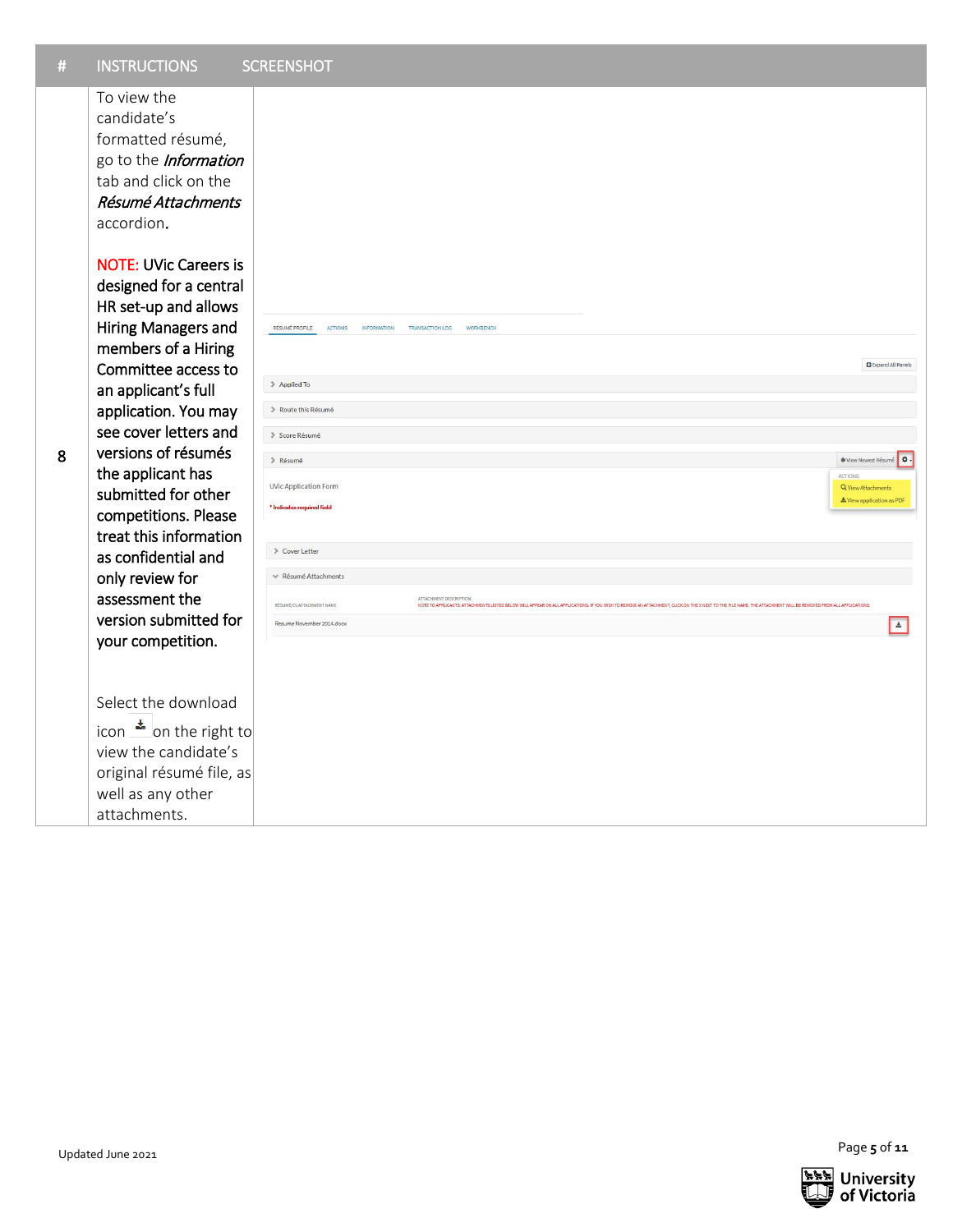

Page 6 of 11

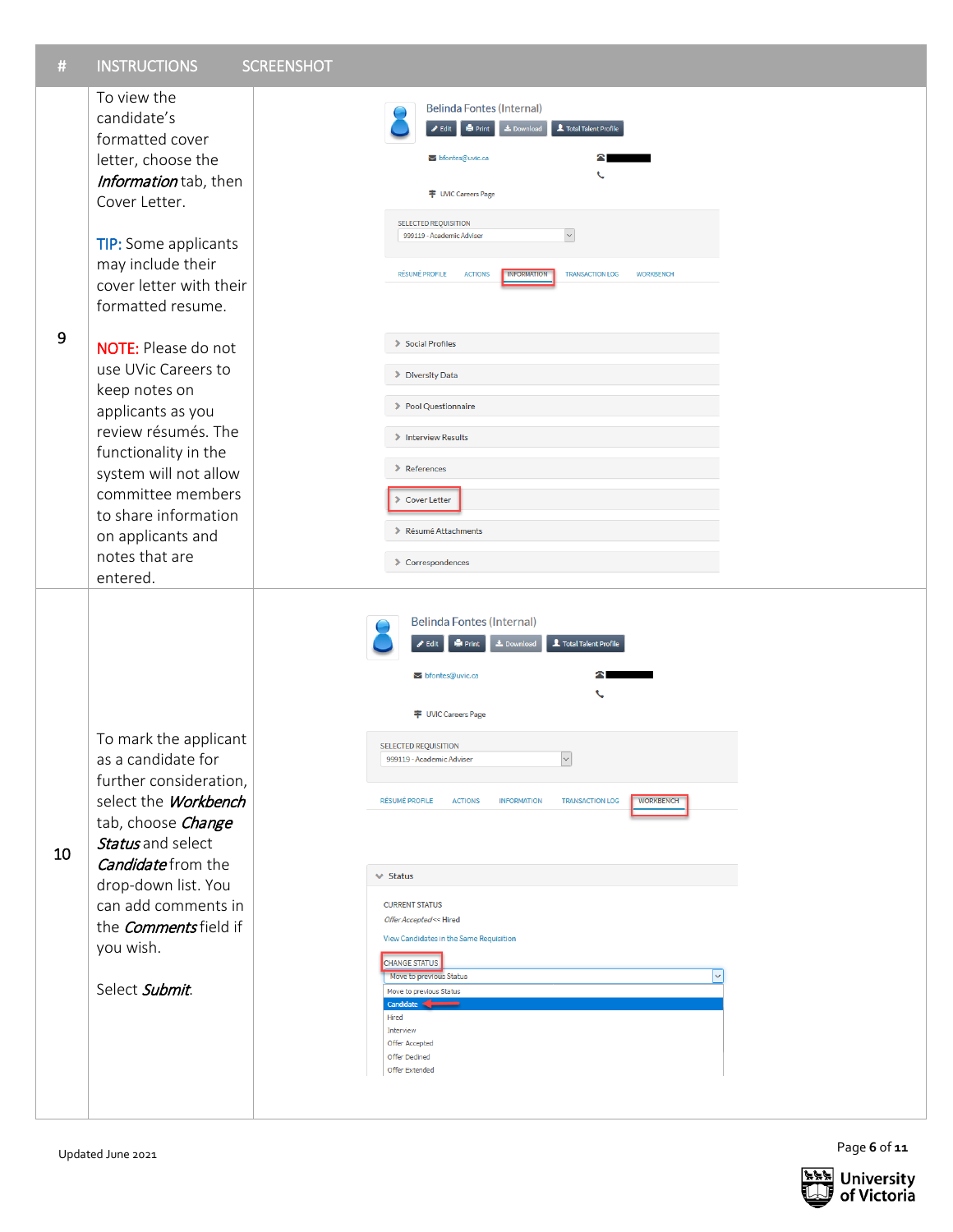To review another application, select the Recruiting tab, then New Résumé Submissions*.*

TIP: You can Mark as Candidate in bulk from the New Résumé Submissions screen. Select the check boxes to the left of each candidate name, and choose Mark as Candidate from the Select an Action drop down list at the bottom of the screen.

11

On the Manage Requisitions screen, the applicants you marked as candidates will move to the Candidates column. Their names will no longer appear in the New Résumés . TIP: If you would like

to pre -screen your applicant list for your hiring team have them view applications from the Manage requisition - Candidates column.

**7 C** or **11** Updated June 2021 **C** or **11 C** or **11 C** or **11 C** or **11 C** or **11 C** or **11 C** or **11 C** or **11 C** or **11 C** or **11 C** or **11 C** or **11 C** or **11 C** or **11 C** or **11 C** or



Page 7 of 11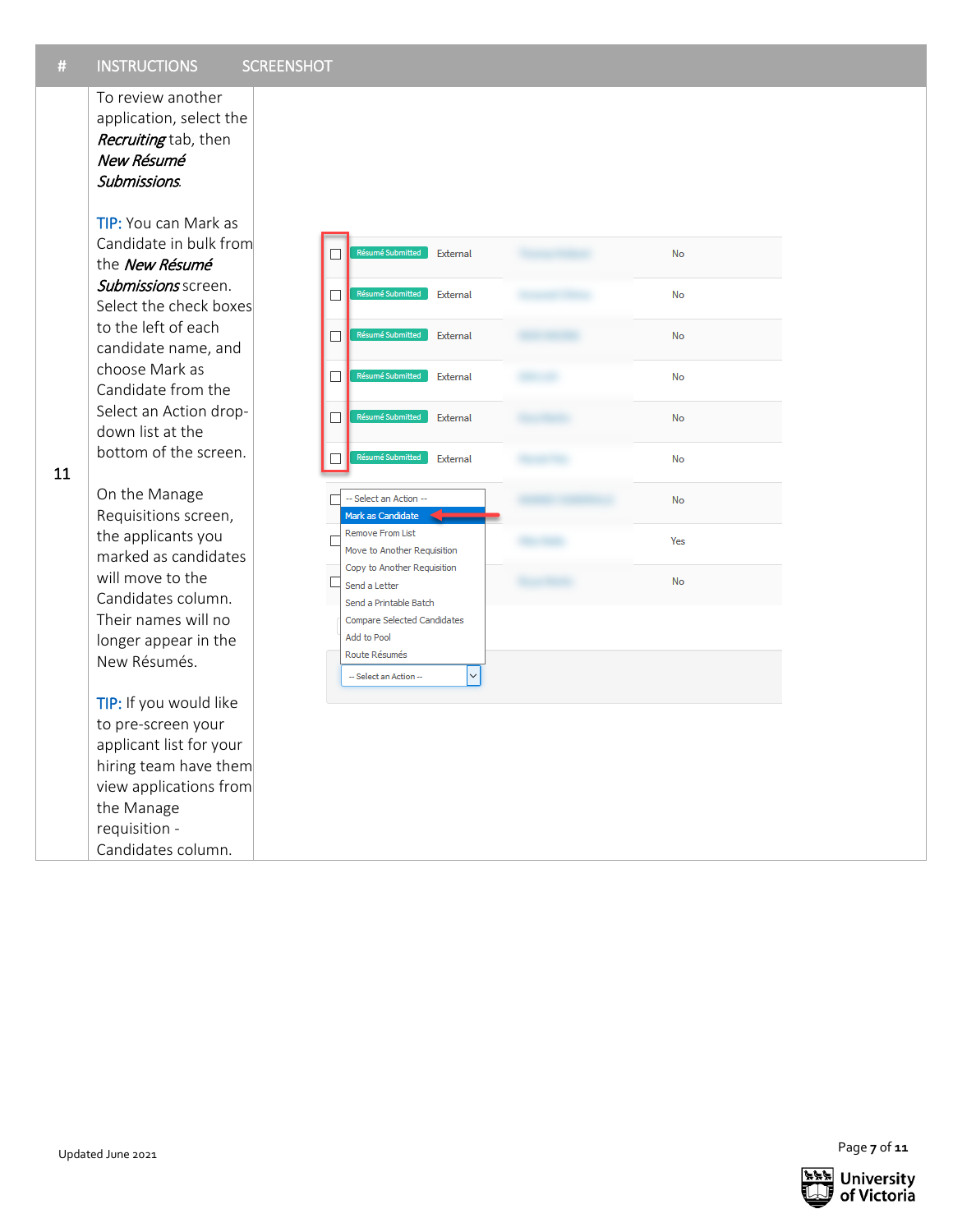

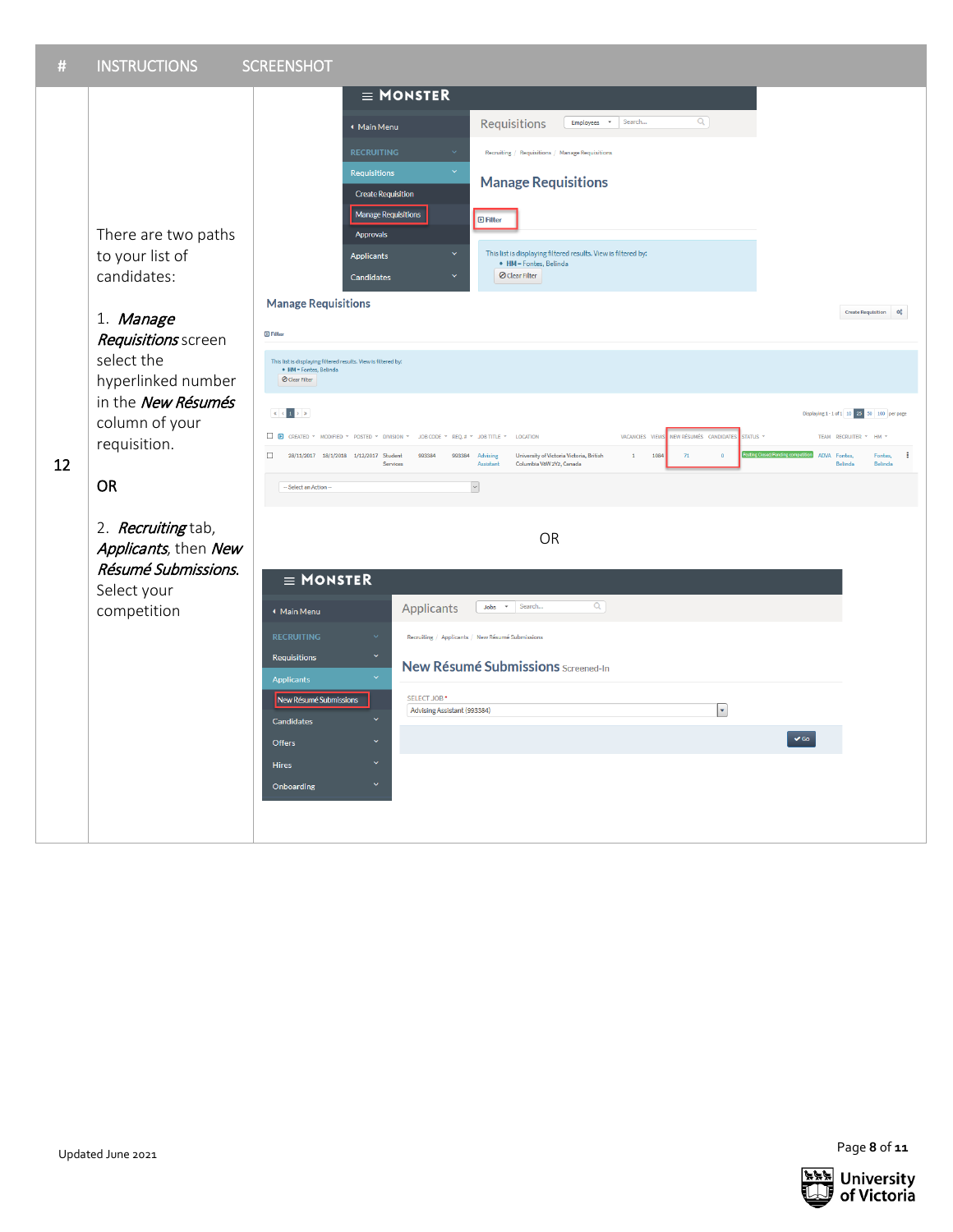| $\#$ | <b>INSTRUCTIONS</b>                                                                                                                                                                                                                                                                                   | <b>SCREENSHOT</b> |                                                                                                                                        |          |           |      |              |
|------|-------------------------------------------------------------------------------------------------------------------------------------------------------------------------------------------------------------------------------------------------------------------------------------------------------|-------------------|----------------------------------------------------------------------------------------------------------------------------------------|----------|-----------|------|--------------|
|      | Your team members<br>can log in to UVic<br>Careers to review<br>Candidates in your<br>competition.<br>Alternatively, you can                                                                                                                                                                          |                   |                                                                                                                                        |          |           |      |              |
|      | select up to 25<br>applications to                                                                                                                                                                                                                                                                    |                   |                                                                                                                                        |          |           |      |              |
|      | circulate to your<br>selection committee<br>via email using the<br>following process.                                                                                                                                                                                                                 |                   | ésumé Submitted                                                                                                                        | External | No        | 0.00 |              |
|      |                                                                                                                                                                                                                                                                                                       | $\mathsf{L}$      | <b>Résumé Submitted</b>                                                                                                                | External | <b>No</b> | 0.00 |              |
|      | <b>NOTE:</b> The recipient                                                                                                                                                                                                                                                                            | □                 | Résumé Submitted                                                                                                                       | External | No        | 0.00 |              |
|      | will receive a plain<br>text file with all                                                                                                                                                                                                                                                            | □                 | Résumé Submitted                                                                                                                       | External | No        | 0.00 |              |
|      | resumes in a single<br>file. If the applicant<br>attached the cover<br>letter separately,<br>they will not be<br>emailed if you do not<br>select these (see step<br>$12$ ).<br>Set your page to<br>display 25 per page.<br>This is the maximum<br>number the system<br>can distribute at one<br>time. | □                 | Résumé Submitted                                                                                                                       | External | <b>No</b> | 0.00 |              |
|      |                                                                                                                                                                                                                                                                                                       | ப                 | Résumé Submitted                                                                                                                       | External | <b>No</b> | 0.00 |              |
| 13   |                                                                                                                                                                                                                                                                                                       | П                 | Résumé Submitted                                                                                                                       | External | <b>No</b> | 0.00 |              |
|      |                                                                                                                                                                                                                                                                                                       | П                 | Résumé Submitted                                                                                                                       | External | No        | 0.00 |              |
|      |                                                                                                                                                                                                                                                                                                       |                   | sumé Submitted<br>-- Select an Action --<br>Mark as Candidate                                                                          | Esterna  | No        | 0.00 |              |
|      |                                                                                                                                                                                                                                                                                                       |                   | <b>Remove From List</b><br>Send a Letter<br>Send a Printable Batch<br>Compare Selected Candidates<br>Route Résumés<br>Select an Action |          | <b>No</b> | 0.00 |              |
|      | Select the checkbox<br>at the top of the<br>checkbox column to<br>select all.                                                                                                                                                                                                                         |                   |                                                                                                                                        |          |           |      |              |
|      | At the bottom of the<br>page choose Route<br>Resumés/CVs and click<br>the Gobutton.                                                                                                                                                                                                                   |                   |                                                                                                                                        |          |           |      |              |
|      |                                                                                                                                                                                                                                                                                                       |                   |                                                                                                                                        |          |           |      |              |
|      | Updated June 2021                                                                                                                                                                                                                                                                                     |                   |                                                                                                                                        |          |           |      | Page 9 of 11 |

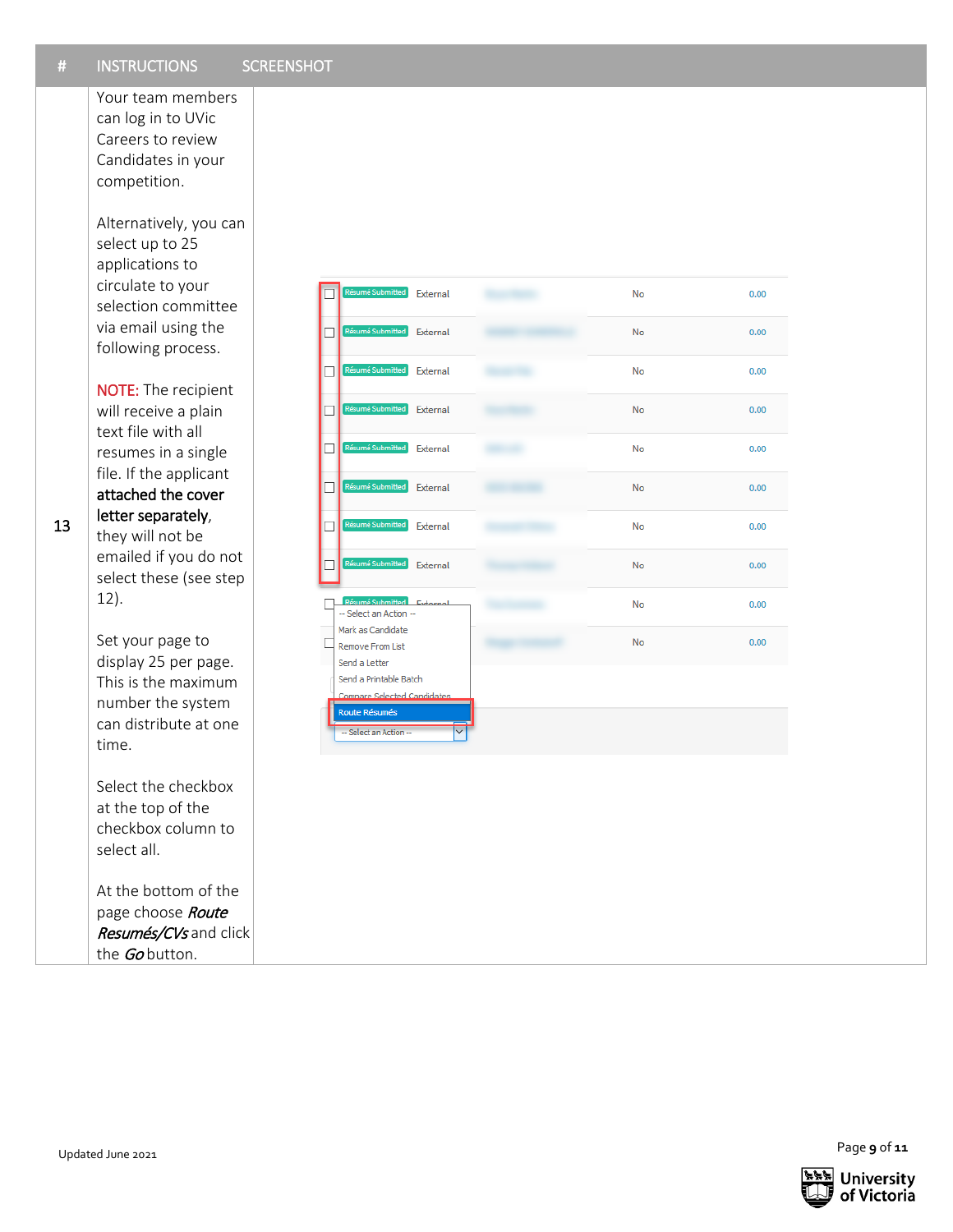